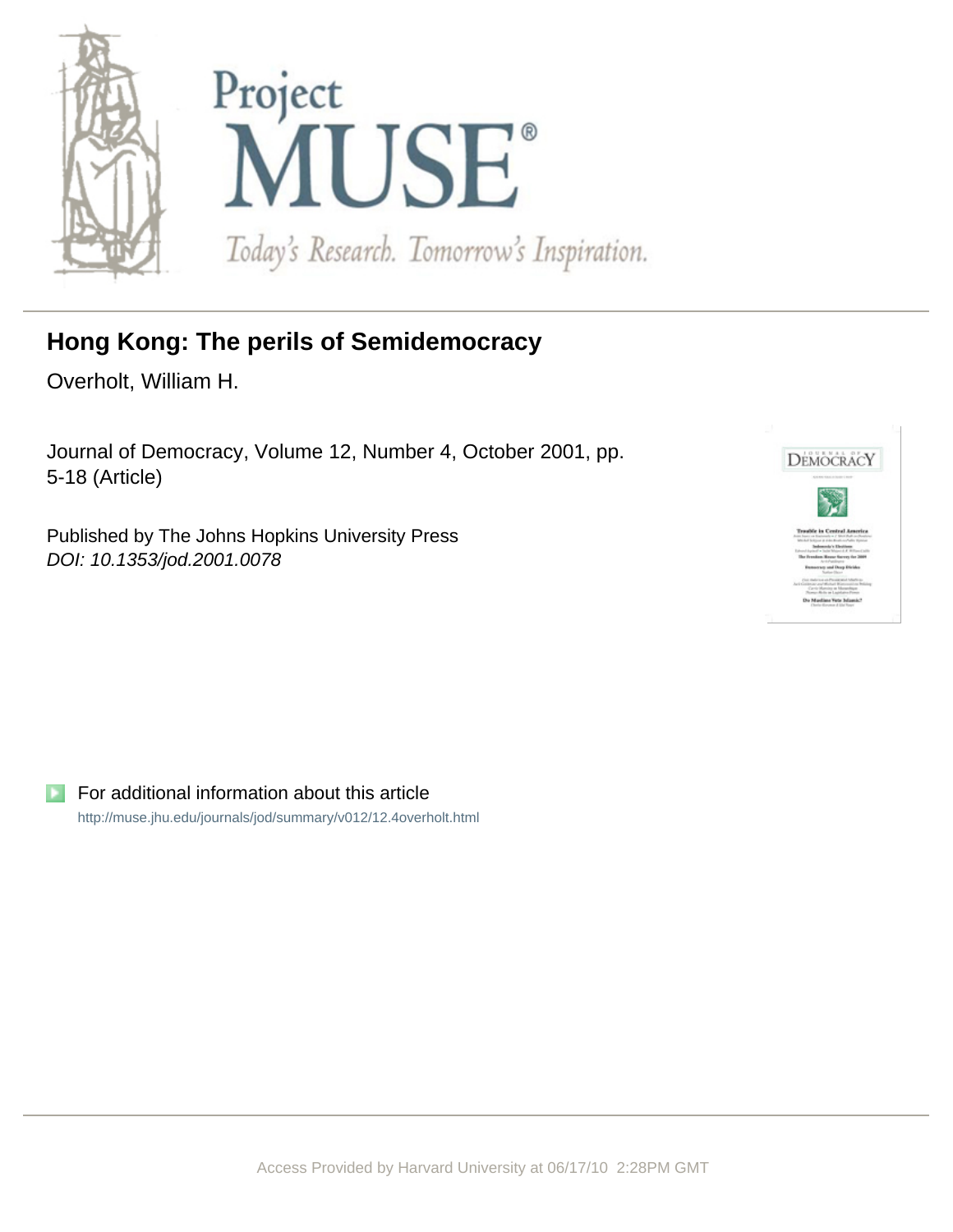## HONG KONG: THE PERILS OF SEMIDEMOCRACY

*William H. Overholt*

*William H. Overholt is head of Asia strategy and economics for Nomura International, a Japan-based securities firm with offices in Hong Kong and around the world. He holds a doctorate in political science from Yale University and is the author of five books, including most recently* The Rise of China: How Economic Reform Is Creating a New Superpower *(1994).*

 $A$ t the time of Hong Kong's 1997 transition from British to Chinese rule, the world saw the city as a laissez-faire enclave that took care of itself, while an able but mostly hands-off civil service did minor maintenance. A successful transition would mean little more than a changing of the guard, with local functionaries replacing colonial functionaries. There was, in this widely held view, no need for any larger reform of the economy or polity.

Beijing and London, together with the local business establishment, planned a government that they all hoped would combine representative deliberativeness with authoritarian decisiveness. The byword for this was "executive-led government." The 60-member Legislative Council (Legco) would be elected but the Beijing-chosen chief executive (CE) would have power to implement needed programs. The legislature itself was a carefully engineered body, chosen through complex, multilayered procedures designed to ensure that it would be dominated for at least ten years by economic and managerial experts who would steer well clear of anything resembling economically risky populism.

Both British and Chinese officials saw powerful justifications for such a government. What holds together Hong Kong's disparate, unequal society of former refugees is its superior economic performance—its ability to give everyone a job and a chance, through hard work, intelligence, and luck, to rise from rags to riches on the model of billionaire Li Ka Shing. Beijing's willingness to tolerate Hong Kong's "peculiar" institutions and autonomy was and is completely dependent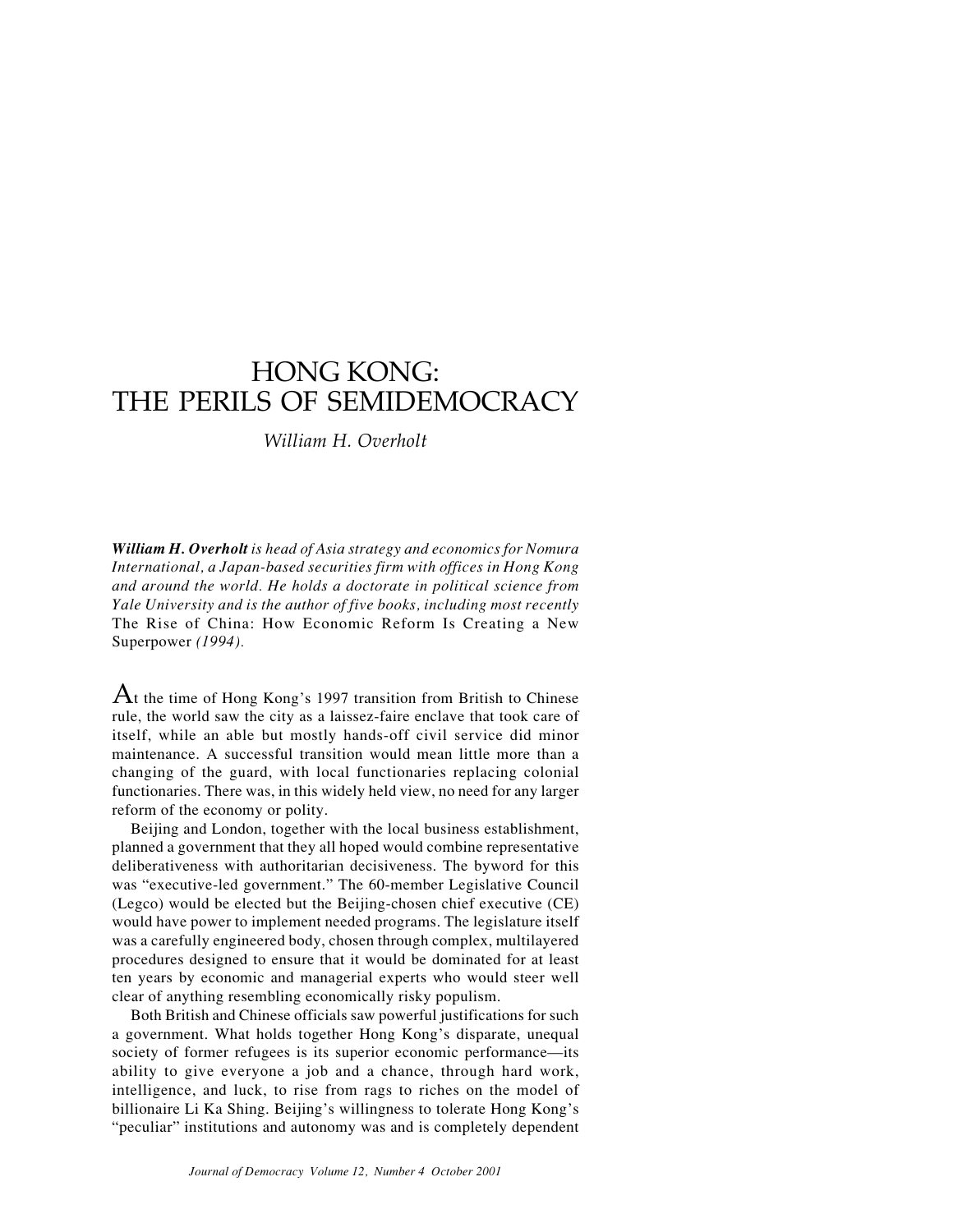on its superior contribution to the mainland's economy. This was why the Politburo had restrained Mao from overrunning it in 1949, and why Beijing chose to grant it 50 years' autonomy starting in 1997. Hong Kong has so far fully justified this view. Though it boasts fewer than 7 million inhabitants, it has invested far more in China (US\$149.7 billion from 1991 to 1999) than Japan, Europe, and the United States combined.

The designers of the post-turnover institutions were clear about their goals:

• To ensure a peaceful, turmoil-free handover of sovereignty from Britain to the People's Republic of China.

• To preserve Hong Kong's freedoms and institutions, including freedom of speech, of the press, of British-style legal processes, and many others. The British honored these as values in themselves, while Beijing considered them essential to Hong Kong's continued economic success.

• To preclude the emergence of a Hong Kong that would threaten the Beijing regime and arouse "antisubversive" reprisals.

• To ensure that the executive had enough authority to implement needed policies.

• To avert the emergence of political parties.

• To ensure that long-range, expert viewpoints and business interests would dominate a Legislative Council that would willingly follow the chief executive's lead.

In short, the idea was to get the benefits of representation without sacrificing a certain authoritarian capacity for dispatch and decisiveness. Singapore was the leading example of what the transition's architects hoped to build.

All the peculiar characteristics of Hong Kong's current political institutions become intelligible when viewed in light of these aims. Thus the old British "governor" was to give way to the new "chief executive" because, in the view from Beijing, Hong Kong is one large business proposition. Likewise, all those (to Beijing) peculiar freedoms and institutions became acceptable not because Beijing loves capitalism and freedom but rather because they seem to have something to do with Hong Kong's economic success.

Along with geographically elected members, Legco contains "functional" representatives chosen from Hong Kong's lawyers, businesspeople, accountants, and so on—the goal being to minimize the kinds of personal rivalries and demagogic grandstanding that beset, to take one example, the Congress of the Philippines. To avert patronageinfluenced mismanagement of the budget, legislators are not allowed to propose bills that affect budgets and policies without prior approval from the CE.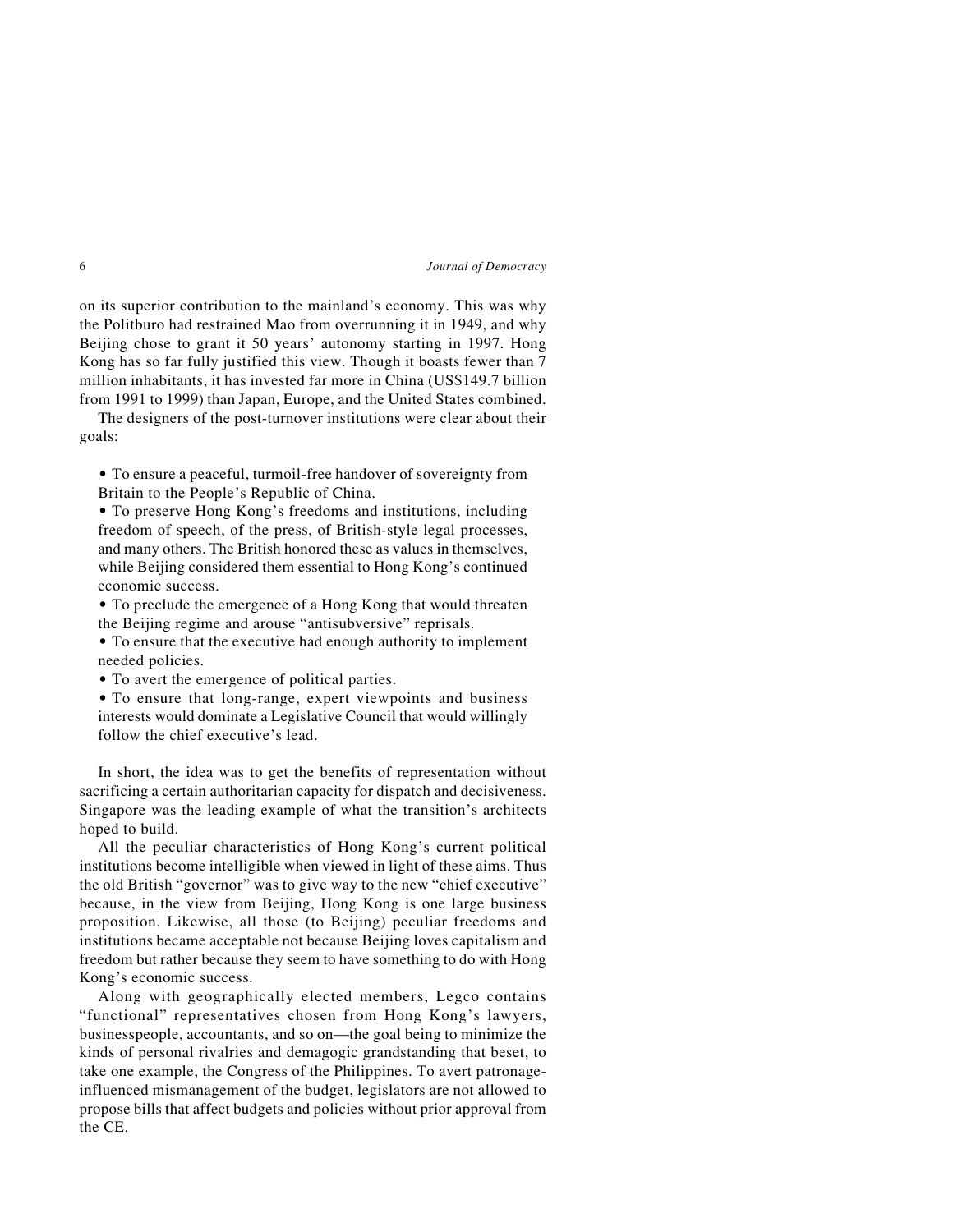And yet, in a departure from all but the last few years of the colonial period, the legislature is elected. It has the right to scrutinize the budget and other bills, and to summon civil servants to explain their policies. And the public has broad rights to be informed and to be consulted. These arrangements exist because they are deemed good not just for the people but also for business.

In the negotiations over Hong Kong's future that began in the early 1980s, the British pushed for more democracy (but not too much more, for the British also feared populism) and got agreement on a ten-year (1997–2007) plan for making the legislature broadly representative.

Hong Kong's transition turned out to be a smooth one—there were no disruptions, period. Although controversies have occurred over the precise meaning of "one country, two systems," Hong Kong's freedoms and judicial system are substantially intact. The judges are the same judges and are chosen the way they were before. Demonstrations are freer than under the British. The British penchants for omnipresent wiretapping and using the Independent Commission Against Corruption to circumvent due process have been curtailed. Some newspapers have practiced self-censorship out of ambition to extend their businesses into the mainland and have even fired people like popular humor columnist Nury Vittachi and cartoonist Larry Feign. But nobody accuses Beijing of orchestrating this, and the journalists have just moved to livelier Hong Kong publications; Vittachi and Feign are as popular and controversial as ever.

Delimiting the exact contours of "one country, two systems" is a challenge that periodically raises issues. The most mismanaged one was a controversy that arose over the procedures by which people from China who claim the right of abode in Hong Kong can move there permanently. The Hong Kong government was alarmed by a ruling from the Court of Final Appeal, Hong Kong's highest, that allowed immediate rights to all such people, including those who had smuggled themselves in.

The government first launched a scare campaign, based on invalid statistical arguments, which argued that Hong Kong would be swamped by immigrants. Then it persuaded the National People's Congress in Beijing to exercise its right to interpret the law in a way that overruled the court. Civil libertarians would have preferred to amend the Basic Law, but Beijing did not wish to set a precedent of easy amendment. The Hong Kong government's handling of the problem has been distasteful, but Beijing is credible in its assurances that such interpretations will be extremely rare, and its determination not to amend the Basic Law (Hong Kong's constitution) lightly is salutary.

There have been two other noteworthy recent skirmishes along the "one country, two systems" boundary. In mid-2001, China convicted Hong Kong professor and U.S. citizen Li Shaomin of spying and expelled him to the United States. Questions arose as to whether he could return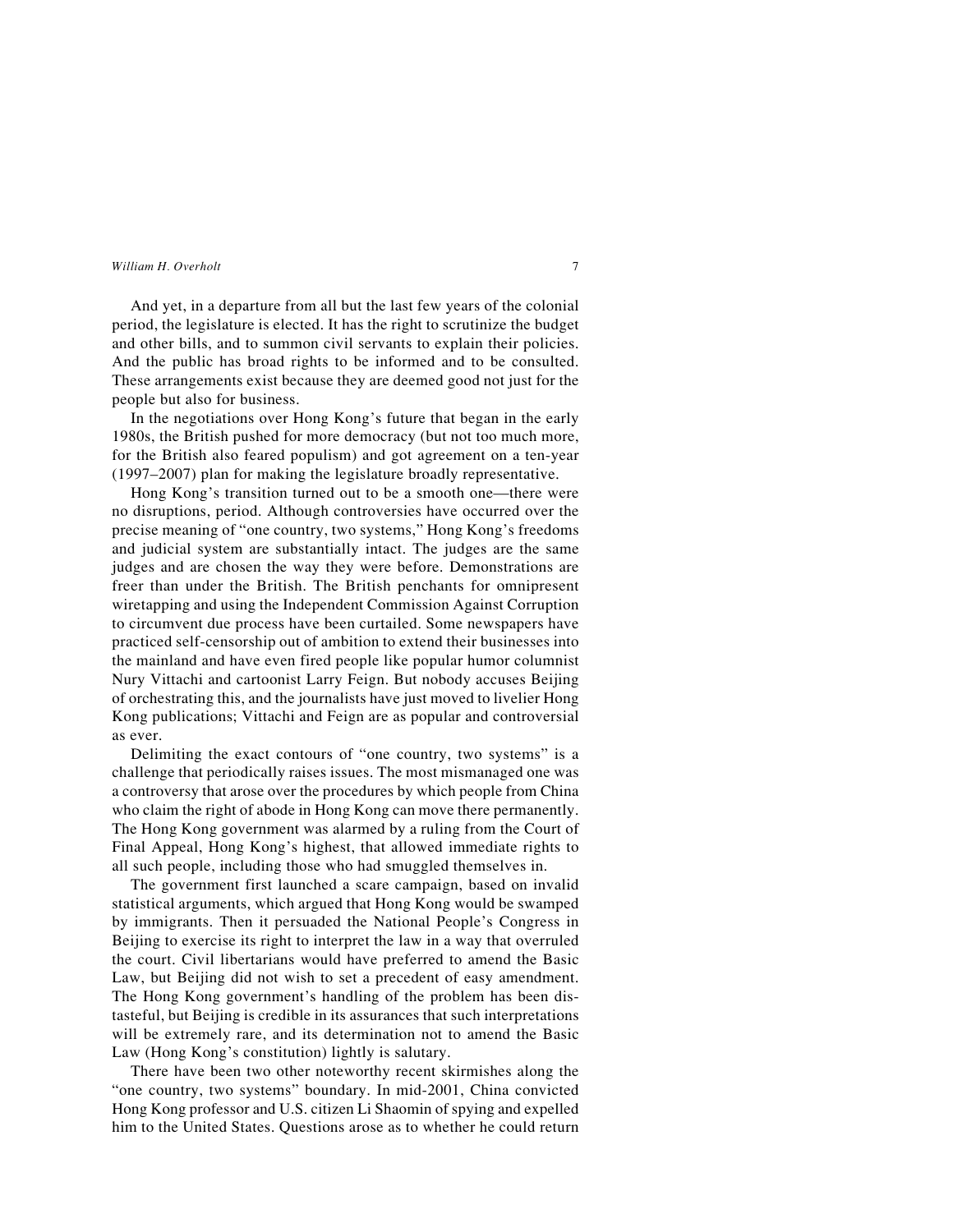to Hong Kong and his academic job. Hong Kong controls its own immigration, but China controls anything to do with national security and could clearly have asserted a right to bar his return. Instead, he was allowed back immediately.

The Falun Gong religious movement has also provided a major test of Hong Kong's autonomy. There was intense media speculation about potential repressive legislation, which has not materialized. The sect was granted the use of City Hall for its principal conference and was permitted to stage round-the-clock protest vigils outside the Chinese Liaison Office in Hong Kong. Chief Executive "C.H." Tung Chee Hwa called Falun Gong an "evil cult" to keep Beijing comfortable, but, other than limited exclusion of demonstrators flying in from abroad to protest during a visit by Chinese premier Jiang Zemin, Falun Gong's freedom has been complete. Problems will arise if Falun Gong organizes mass suicides or goes beyond demonstrations inside Hong Kong and seeks to use the city as a base from which to organize the mainland.

Thus, while Hong Kong has not moved forward on democratization, and may even have taken a small step back recently when its government affirmed Beijing's right to dismiss the chief executive, it has not moved backward on rights and arguably has moved somewhat forward. Hong Kong people do not feel threatened.

This smooth success has gone a long way toward calming opposition to Chinese sovereignty, and has helped to sap support for the fiery anti-Beijing rhetoric of Martin Lee's Democratic Party and Szeto Wah's Patriotic Alliance in Support of Democracy in China. Despite fears that Hong Kong would become an actual or perceived base for subversives, and hence the target of reprisals, nothing of the sort has materialized.

While these successes are significant, they are also isolated. None of the other goals has been achieved. Take the matter of forestalling party formation, for instance. Despite elaborate rules and explicit Chinese efforts dating to the mid-1980s to suppress parties, Hong Kong has not only the Democrats and the Patriotic Alliance but also the pro-business Liberal Party, the Democratic Alliance for the Betterment of Hong Kong (or DAB, which is currently the broadest-based mass party and relatively pro-Chinese), the middle-class Citizens' Party, the Frontier Party, and various others.

Nor did filling Legco with "functional" members from banking, business, or the professions prevent the rise of political and economic populism. When the government tries to raise fees in line with inflation, or to charge for sewage disposal, the functional representatives combine with the geographical ones to defeat it. The Democrats and the DAB, the two largest parties, compete to offer the greatest support to constituents who seek a continuation of socialist housing and socialist medicine. Lacking real power or the prospect of higher office, legislators have little incentive to take the long view.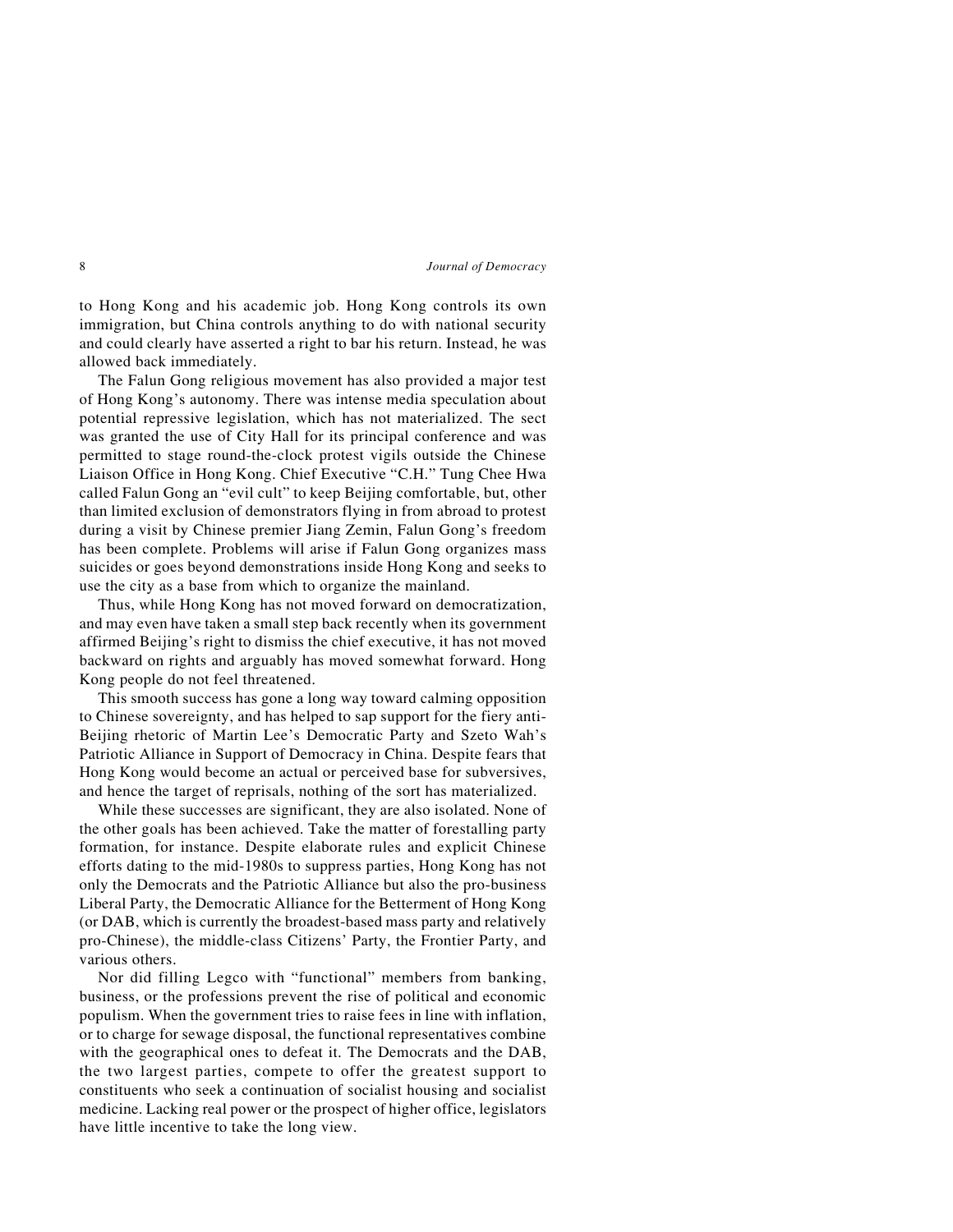Instead of following where shipping magnate and chief executive Tung Chee Hwa leads, Legco has come to see itself as his elected opposition. He returns the disdain, meeting with the legislature for less than two hours all told during a typical recent year. Among developed countries, it would be difficult to find a legislature and a chief executive so openly at odds. Executive officials complain that, with no assured party support, they must start from zero in cobbling together support for each bill.

While the legislature contains many businesspeople, this has not led to exceptionally effective advocacy of business positions. As noted, Hong Kong business representatives vote frequently for populist positions. Although election procedures ensure that they are exceptionally welltrained and successful individuals, they are overwhelmingly *not* fulltime professional politicians; most have other jobs that take the bulk of their energy. Moreover, no member of the Liberals (the business party) has managed to win a popular seat in the legislature, which undermines their public stature.

## **A Surprisingly Weak Executive**

Worst of all, the executive has turned out not to have the decisive, reforming influence that the drafters of the Basic Law sought. The chief executive and his hopelessly tiny staff of five are caught in the middle of outspoken pressure groups, a legislature that resentfully thinks it has more electoral legitimacy than the CE, and a civil service that believes it can and should rule Hong Kong. The CE, chosen by a small, carefully vetted elite, lacks electoral legitimacy. Interest groups are highly articulate and skilled, but have not sorted themselves into larger coalitions that can make trade-offs and set priorities; instead they remain a congeries of particular groups, each with a penchant for loud public protests outside the CE's office.

It was ultimately unfair to expect Tung Chee Hwa to be able to manage a complex consultative system, even one without the flaws that Hong Kong's suffers. In keeping with his own background and experience, he expected to administer the new government like a business. The tasks of shaping coalitions, brokering compromises, managing bureaucrats, and speaking on television were and mostly still are foreign to him.

In short, Hong Kong has a politically undertrained CE with no base or staff to speak of, facing institutions that are broader, deeper, and more skilled, and which possess greater claims to legitimacy. It is a polity that (in the jargon of political science) is much better at articulating than at aggregating interests. Is it any wonder that the executive is so vulnerable to pressure groups and finds it hard to be decisive?

If Hong Kong lived up to its image as a laissez-faire place that largely takes care of itself with a little help from the civil service, none of this would matter for Hong Kong as an economic enterprise. But the Asian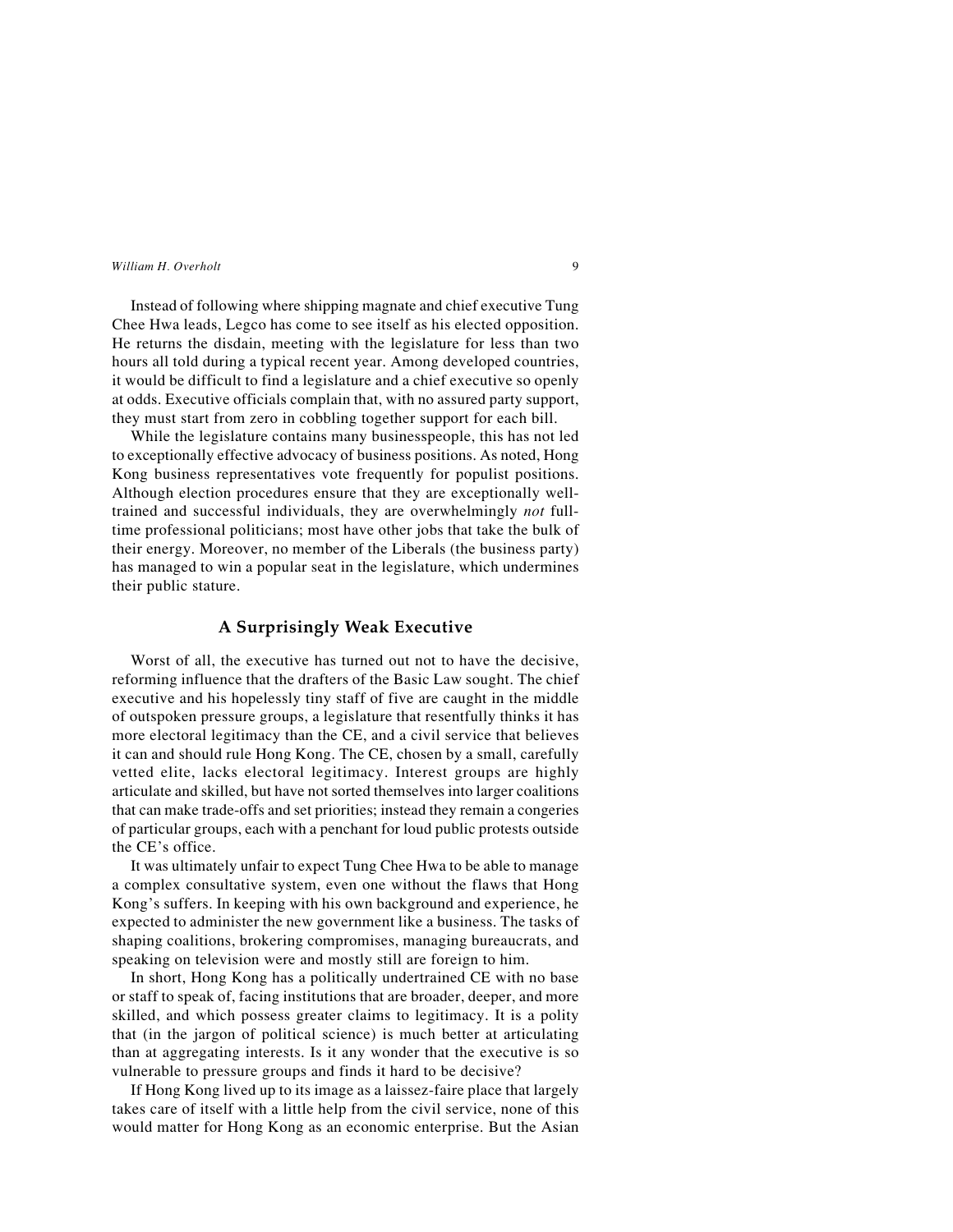crisis and the rude realities of self-government have belied that image. The crisis, if unaddressed, had threatened to wreck the currency, the stock market, and much of Hong Kong business. And with the colonial masters gone, Hong Kong's sharp social inequalities began to generate strong pressures not just for protection of the existing socialist housing and medical systems but also for the broad extension of welfare entitlements. Not surprisingly, local officials have proved much weaker in the face of pressure-group demands than foreign colonial officials were.

So long as one views only the foreign sector, Hong Kong is indeed the world's freest economy. But its domestic economy is riddled with monopolies and cartels, and is subject to far more government management than the U.S. economy. Such an economy and society require real governance.

Hong Kong needs drastic school, housing, and civil-service reform, and should curtail its largely government-sponsored cartel system. Hong Kong businesses now look to Beijing and Shanghai for university graduates who speak and write excellent Chinese and English. Governmentowned housing shelters half of Hong Kong's population, making for one of the world's most socialized housing markets. A welter of cartels or monopolies dominates travel and transport services, auto sales, property, food, natural gas, electricity, household moving, medical care, law, teaching, banking, entertainment, and so on. As a result, for instance, Hong Kong's port-facility charges and real estate prices are the world's highest; a simple dental checkup costs about US\$250; Hong Kong has lost out on becoming a regional airline hub thanks to opposition orchestrated by the local air carrier; and prescription drugs can cost eight times what they would even in a high-priced U.S. city.

Tung Chee Hwa's lack of progress on housing and school reform has hurt him the most, since much of his early popularity came from his vows to take on those issues. Every one of his attempts to encourage the provision of more abundant and less expensive housing has been blocked by some combination of real-estate developers and homeowners, while civil servants and the entrenched teachers' unions have effectively vetoed most educational reform.

Meanwhile, Shanghai's decisive reformist leaders—at the helm of what was until recently a city with a fully socialist economy—have created housing and medical systems that are less socialized, built universities that teach English far better, and attracted more expatriates. Singapore, whose economy is far more controlled (both through ownership and regulation) than Hong Kong's, has drawn up visionary plans to restructure its system. Both, particularly Shanghai, remain far behind Hong Kong. But it greatly concerns Hong Kong's cosmopolitan elite to see their city nearly dead in the water while Shanghai steams ahead.

The lesson of Hong Kong's efforts to combine the best aspects of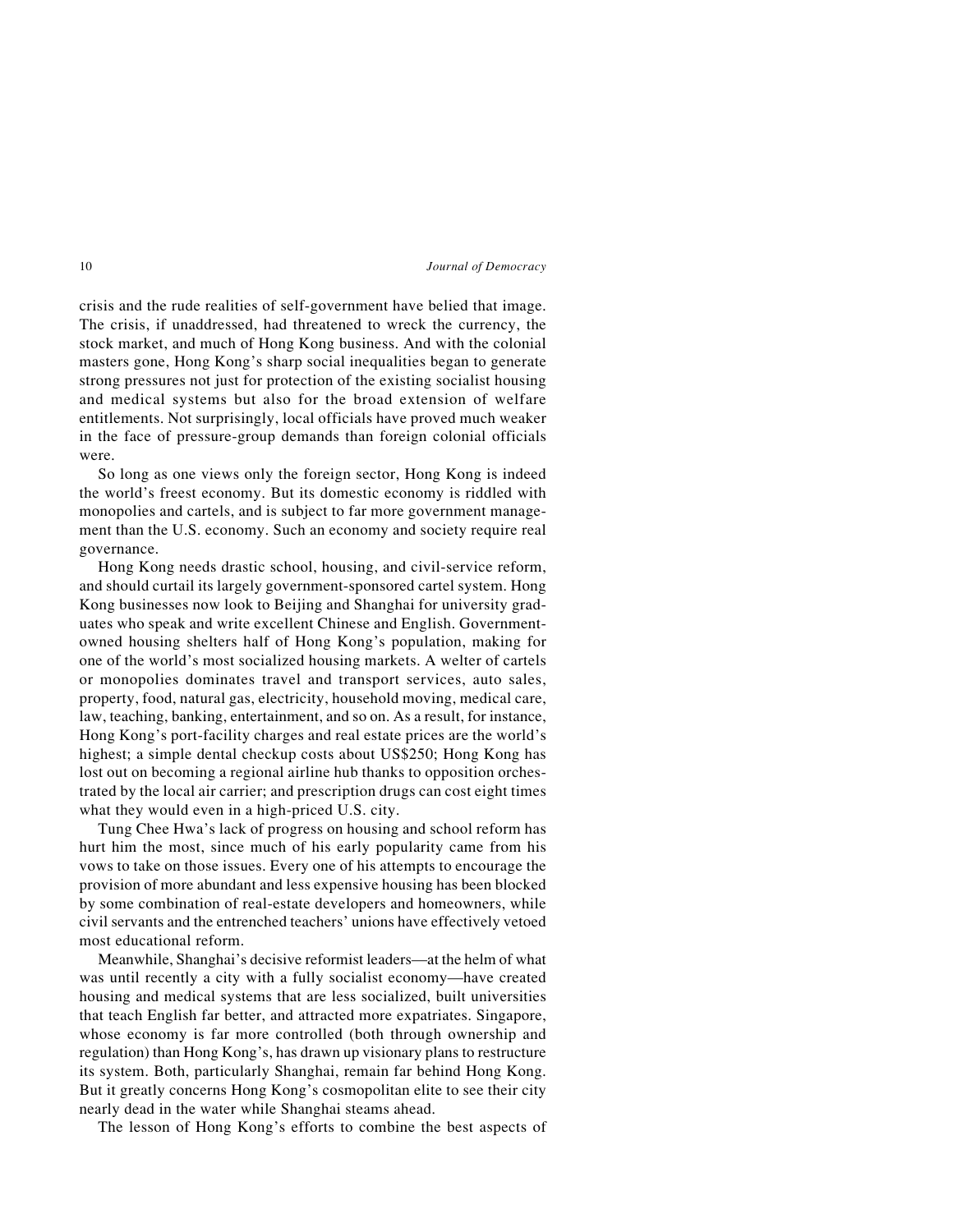electoral representation and authoritarian decisiveness is that it works only under special conditions. Broadly accepted colonial rule is one such circumstance. The British moved gradually over the decades from total colonial dictatorship to a form of consultative colonialism that made most influential groups feel that they were part of the system and that their interests had been taken into account. Until China demanded Hong Kong back, this consultative colonialism was based entirely on selection, not elections. Afterward, it involved highly constrained elections to positions with limited power. Such a system only worked when the real rulers were foreigners, and it might well have proved a slippery slope even for the British had they tried to sustain it indefinitely.

In the case of Singapore, a nasty struggle with local Communists and fears of aggression by neighbors galvanized a broad-based, highly organized political party that still controls all the major resources of society and commands the loyalty of enough of the population to retain its position at the polls, though this too may change, as one can see from looking at the troubles of Taiwan's Kuomintang and Japan's Liberal Democratic Party. Hong Kong has no such history, and lacks a towering party that can aggregate interests and mobilize majority support.

## **Flawed Assumptions**

Many of the hopes surrounding Hong Kong's transition rested on a string of assumptions: that the British would be replaced by a variety of local figures, that Beijing would mostly leave Hong Kong to govern itself, and that the territory would function pretty much as it had before.

But each of these assumptions had great flaws. The first was a failure to reckon with the size and importance of the actual British role—and the ways in which the new arrangement failed to replace it fully. Despite assorted consultative mechanisms, the British governors had basically been dictators, able to impose changes at will, and with a vast policy and administrative apparatus in London to back them up. When a currency and banking crisis threatened in 1983, for instance, Prime Minister Margaret Thatcher's economic advisor in London played the decisive role in creating the new pegged currency that saved Hong Kong's banks. When the stock market crashed in 1987, British expert Ian Hay Davison flew in and designed a wide-ranging regulatory reform. When major infrastructure projects were needed, British consultants provided designs, specifications, and oversight.

While the years leading up to 1997 saw much localization take place, and while Hong Kong people and institutions could certainly have been trained to exercise broad political leadership and to coordinate complex projects, in practice they were not. The last governor, for instance, was British; surely it would have been better to have had a Hong Kong person fill that role.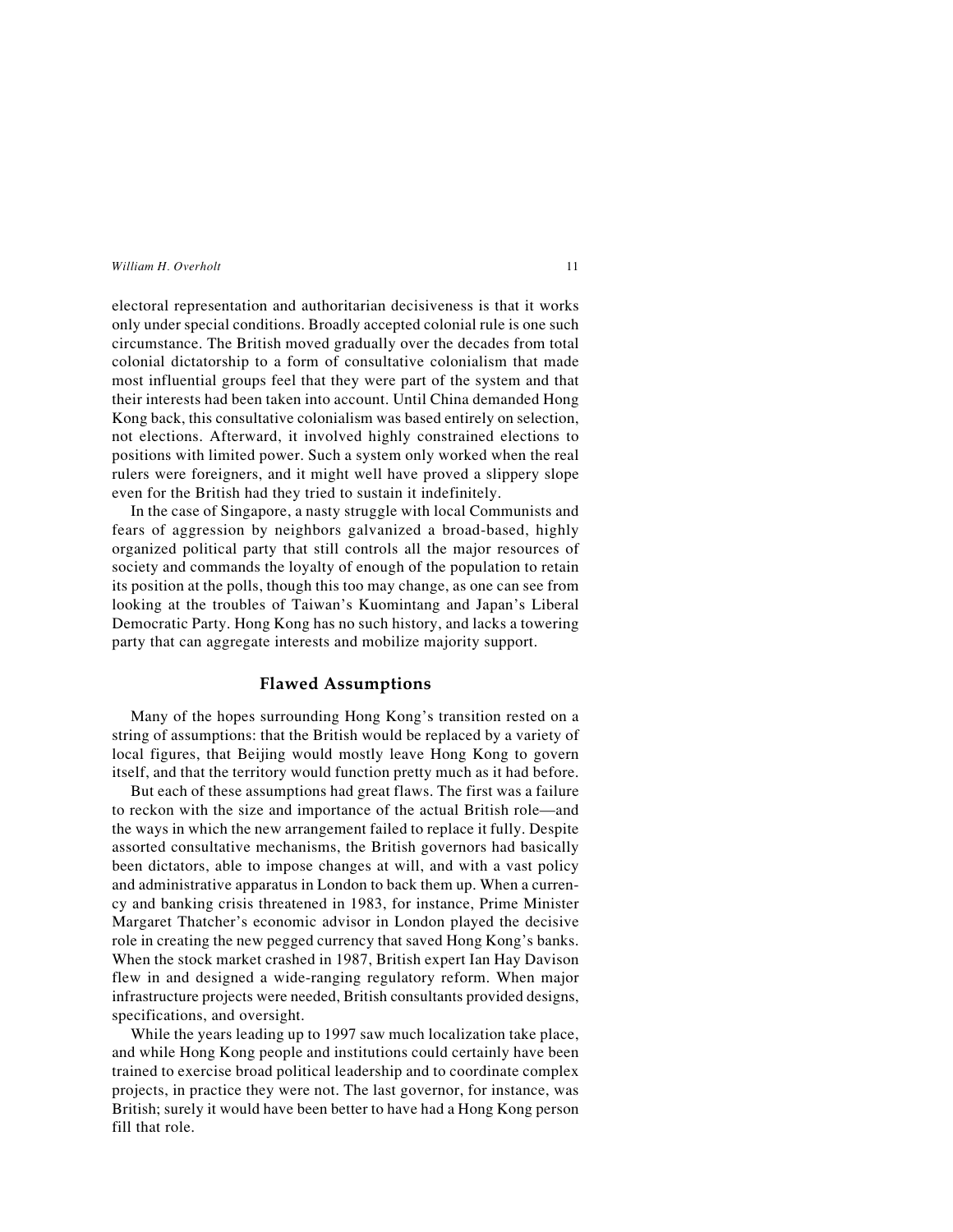As a result, when Hong Kong did become autonomous, there was 1) no local elite with experience of broad societal and political leadership, and 2) no adequate experience with crisis management and complex project management. We have already discussed Tung Chee Hwa's lack of political skills as an example of the first deficiency. To see the second in operation, one need look no farther than the bureaucratic bungling that marred the opening of Hong Kong's new airport in July 1998. Subsequent inquiries have put on vivid display the ability of senior civil servants to avoid accountability. (The successful operation since then of what has become one of the world's most efficient, magnificent, and busy airports shows that Hong Kong does not lack talent; the problem is inherited institutional structures.)

Moreover, although the inherited system was weak, the civil service felt that it had a mandate to rule Hong Kong. The roots of this belief lay in the term of the last British governor, Christopher Patten, a politician who turned his five years in office into a permanent campaign and basically abdicated the administration of Hong Kong to the civil service. The housing and education problems spiraled out of control, but amid the political hurly-burly this went unnoticed except by frustrated average citizens.

When the handover came, the new chief executive found that the levers of administration were in the hands of a civil service that thought it knew more about policy than he did, that believed it had a right to govern, that considered resistance to reform an exercise in Hong Kong patriotism, that thought its accustomed ways of doing things needed at most marginal change, and that bitterly resented having to take orders from the CE and report to the legislature.

In discussion after discussion of the costs of Hong Kong's system of cartels, civil-service leaders start off with variants of "This system has always worked well in the past. Why change it?" Hence the anomaly of the "world's freest economy" adamantly opposing World Trade Organization requirements designed to permit more competition in the provision of goods and services.

In Hong Kong, normal bureaucratic inertia acquired a special political multiplier on account of fears that turmoil in civil-service ranks might hamper the transition. No top civil servant was changed during or immediately after the transition. Stability was guarded at all costs. Higher-ranking civil servants are paid salaries comparable to what executives in Hong Kong's most successful businesses earn. The civil service asserts a right to dominate policy, but claims the tenure and protections of a politically neutral administrative bureaucracy. Not surprisingly, top civil servants think things are fine just the way they are. Even after the great Asian financial crisis of 1997–98 showed the need for major reforms, civil-service leaders doggedly defended the status quo. As Tung Chee Hwa sought to make needed changes, his foes in the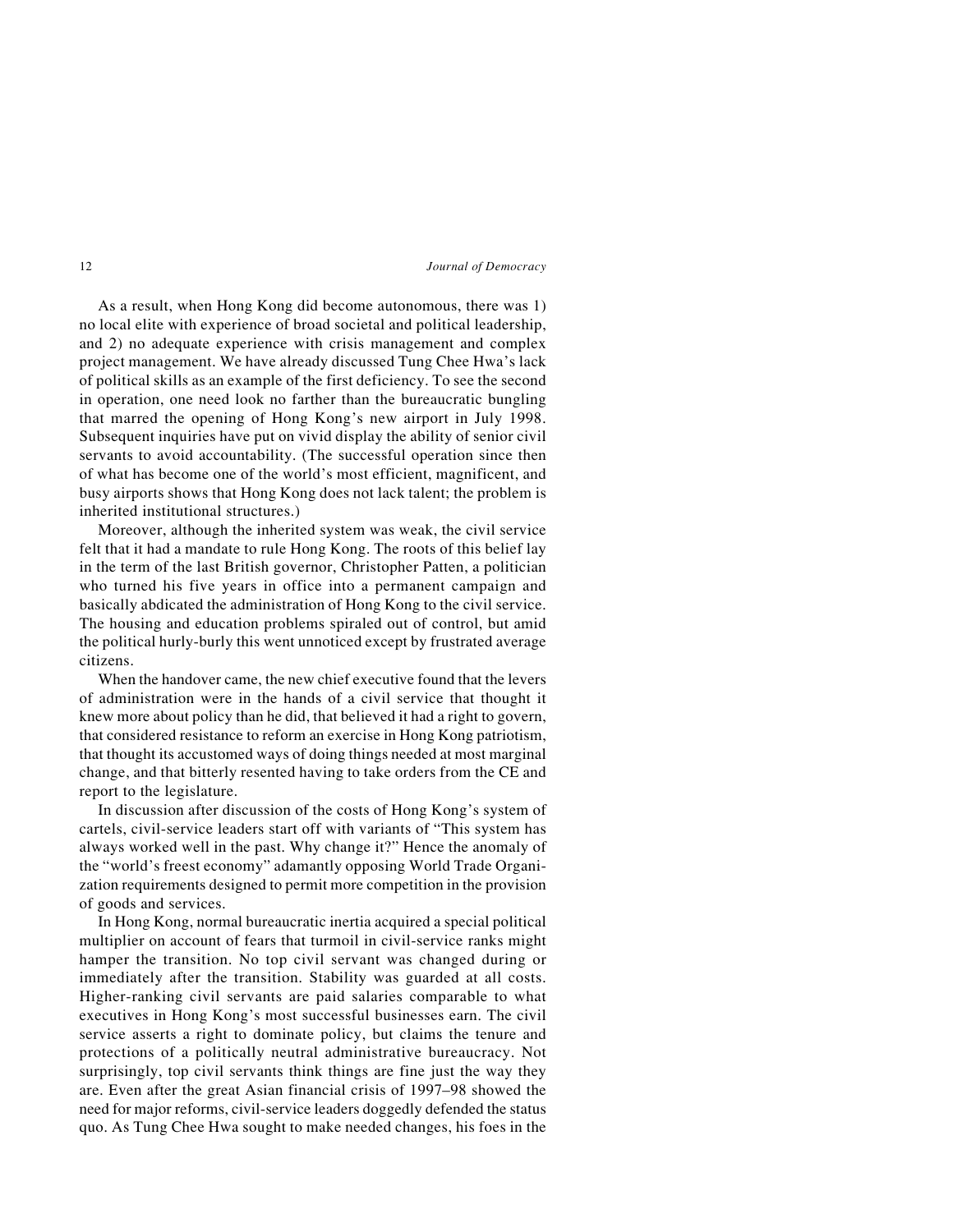civil service cast themselves as defenders of Hong Kong's stability in the face of challenges from Beijing and its hand-picked chief executive.

Yet if the outmaneuvered and immobilized CE has lost popularity, so has Democratic Party leader Martin C.M. Lee, along with civil servants, Legco, and all the major parties. It is easy to attribute this to the Asian crisis, but the crisis is past, Hong Kong's pain was far less than others', and Singapore and Shanghai suffered deeper shocks without losing faith in their leaders and institutions.<sup>1</sup>

## **Reform, Growth, and Democracy**

Hong Kong's difficulty in reforming itself weakens its ability to achieve simultaneously the two goals its people badly want: rapid economic growth and democratization.

First and most important, a property system dominated by six huge firms and rigged to generate enormous government revenues to offset the revenue shortfalls of a 15 percent flat tax has created some of the world's highest real-estate prices. Hence a populace with an average income level above the EU's can afford only 460 square feet of living space for the median family, despite the fact that government-owned housing is provided to half the population. The wealth divide between those who own some property and those who do not is so great that wealthy Hong Kong's social structure is as deeply divided as any Third World country's. Much of the population feels left out and demands a list of government services that sounds more like the manifesto of an old-fashioned European socialist party than anything in keeping with the spirit of "positive nonintervention" by government in the economy. As Seymour Martin Lipset and others have shown, the absence of a socialist party in the United States and the decline of socialist parties in Europe can be accounted for by the healing of social divisions and the emergence of a dominant middle class.<sup>2</sup> In the absence of housing reform, Hong Kong's social divides are not healing, and major parties can scarcely resist playing to the disgruntled majority.

The failure of education reform has similar consequences. Hong Kong's vitality depends on moving up-market constantly; as it does so, those without adequate skills get left behind. As more Hong Kong people become uncompetitive, and as the top jobs go increasingly to the bettereducated and better-English-speaking graduates from Beijing and Shanghai, Hong Kong's social divisions worsen, spawning even more support for populist and socialist policies.

Hong Kong also needs tax reform. The 15 percent flat income tax does not generate enough revenue, so the government depends heavily on real-estate taxes. But these are only adequate in turn if Hong Kong maintains extraordinarily high property prices, thus fostering social conflict. A narrow tax base also fosters populism and class conflict. Of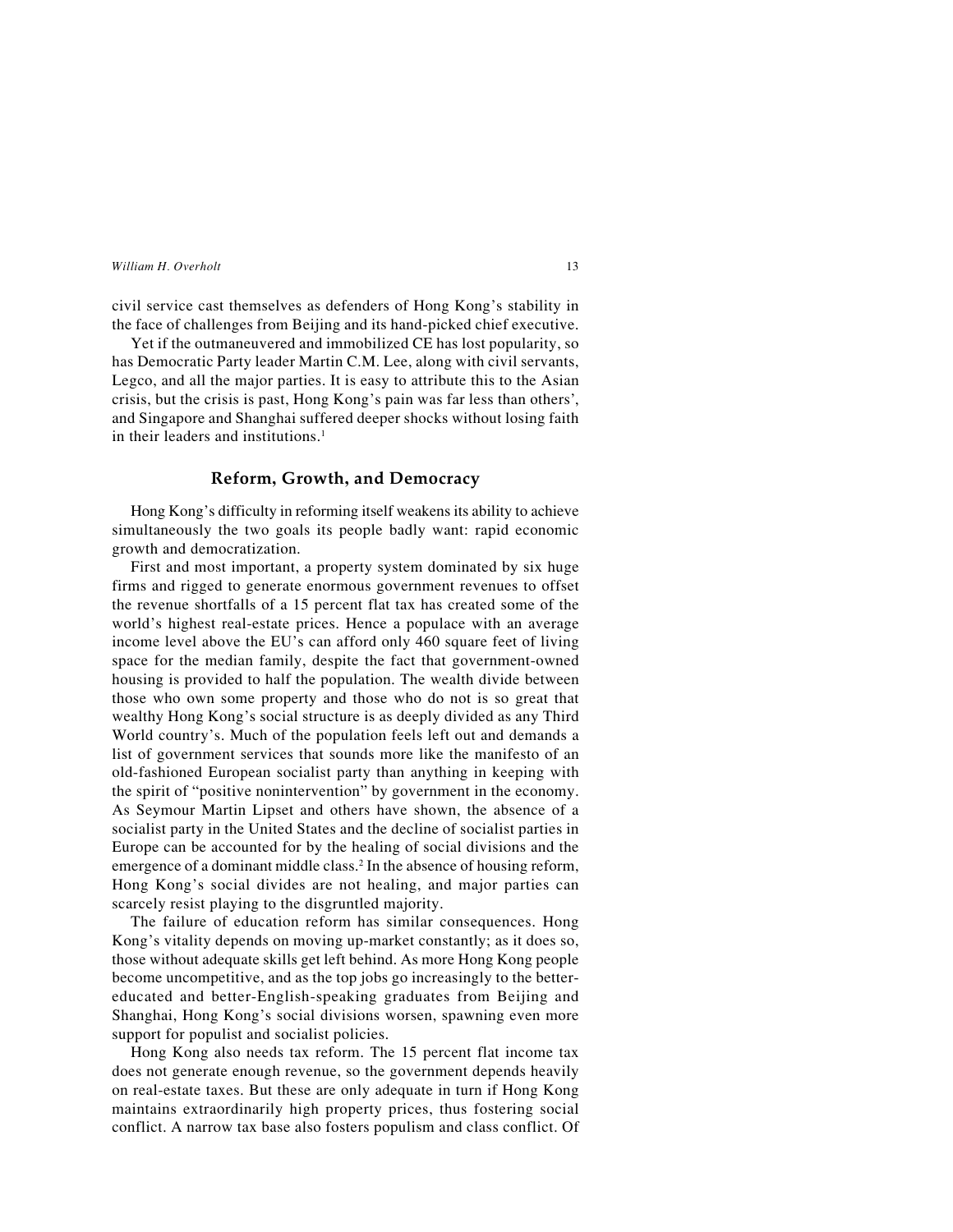Hong Kong's 6.5 million people, fully 5.5 million pay no tax at all, and only 12,000 people pay the top tax rate of 15 percent. The wealthy take their income in dividends, and pay virtually no tax. With non-taxpayers predominating so heavily, there are few reasons not to make populist demands, and strong incentives to do precisely that.

As long as these social problems remain unaddressed, more democracy will mean more populism or even more socialism (for instance, reinforcing Hong Kong's outmoded housing and medical systems), which is the opposite of current trends in the United States and Europe. This has led a few members of the wealthy elite to demand "no representation without taxation." While only a few go that far, the society is polarized between the majority who want democratization and a powerful minority who fear that it would impair Hong Kong's market economy. The problem is real, but curbing representation is simply unacceptable to most Hong Kong people. Instead, Hong Kong needs structural reforms to reverse its current system of perverse incentives.

Ironically, the difficulty of mobilizing support for housing, school, or tax reform in the face of entrenched opposition is just the sort of thing that has led many Asian governments to advocate authoritarian and semi-authoritarian polities (Hong Kong is one of the latter) to smash through the obstacles. Hong Kong bought the argument, and the CE made smashing key blockages his platform, but so far the blockages remain.

Within Hong Kong, there is virtually universal acknowledgment of the malaise, but diagnoses and prescriptions vary:

*1) Everything would be fine except that the legislature and civil service undermine Tung*. This is the view of a tiny but very influential minority that includes a few leading businessmen, certain figures close to Beijing, and some of Tung's inner circle. This diagnosis is difficult to square with the breadth of disaffection that is evident in one of the world's most highly educated and well-informed societies.

*2) Tung is the problem; with the right person as CE, all would be well.* Although seldom voiced publicly, this is the most widely held view among top businesspeople. It is also probably the most widely held view within the community at large. But if Tung is the problem, why is every other aspect of the system also becoming unpopular? Why has disaffection with Tung not led to a wave of support for Martin Lee or for the legislature?

*3) The system's problems are limited and call for no more than minor administrative repairs*. This is the view of many thoughtful, modern members of the business and professional elite. This view led to the proposal that government departments should in the future be headed by political appointees, serving at the pleasure of the chief executive as in the United States, and that legislators as well as policy and management professionals should be eligible for such positions. The idea is to bridge the civil service's gaps with both the CE and Legco, and to inject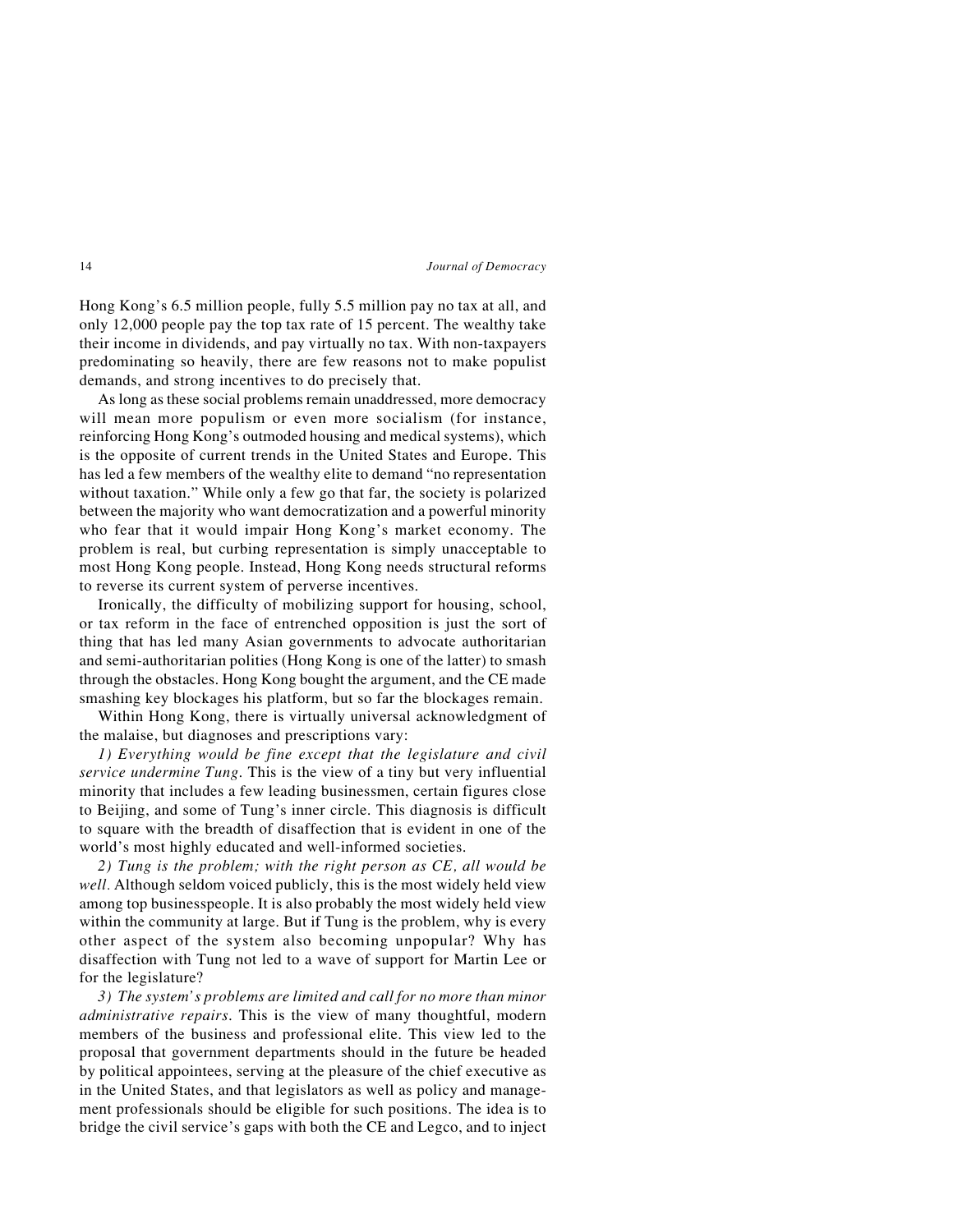higher levels of accountability and reform-mindedness into top bureaucratic ranks.

*4) Such reforms are fine, but the problem goes much deeper and can only be solved by substantial further democratization*. In this view, as long as the chief executive is chosen by a small group of mostly elderly business executives, he or she will inevitably lack political skills. As long as the CE has a weaker base of electoral legitimacy than the legislature, and a weaker weight of historical legitimacy than the civil service, he or she will be in a relatively weak position. As long as the legislature is not a route to the pinnacle of political power, it will have every incentive to conduct itself as a populist elected opposition and little incentive to collaborate with the CE. As long as party politics does not lead to control of policy, democratic elections and freedoms will lead to ever-noisier articulation of group interests but not to the aggregation of those interests into broadly accepted policy priorities.

*5) Hong Kong cannot handle electoral democracy even at its current level, and must therefore become more authoritarian.* This is the view of the "no representation without taxation" lobby, but it carries little weight in either Hong Kong or Beijing.

Though probably few Hong Kong people could articulate the fourth position outlined above in describing the cause of Hong Kong's problems, polls show overwhelming majority support for increased democratization—not in some sudden, purist way that antagonizes China (such a course is just as broadly opposed), but as a firm direction and not-toolong-term goal. I myself agree, and hold that further democratization at a prudent pace and in a prudent manner—is the correct prescription for what ails Hong Kong.

The likely implementation of some version of cabinet-style senior appointments, and the possible appointment of serving legislators to such positions, will likely improve the mechanics of the Hong Kong government. This is the favored solution of believers in further democratization, and it will help but not provide any ultimate solution.

## **Hopeful Signs and Succession Scenarios**

A further hopeful sign was the appointment of Donald Tsang to succeed Chief Secretary Anson Chan (the head of Hong Kong's civil service) following her January 2001 announcement that she would retire 14 months ahead of schedule. Chan is a revered figure who has spoken up on behalf of Hong Kong and its freedoms—and will, one hopes, continue to do so in her private capacity. Yet she also helped to block key reforms and epitomized the determination of senior civil servants to be the real power running Hong Kong. She vigorously fought against civil-service and educational reform, competition policy, and the openskies airline policy, among others. Former finance secretary Donald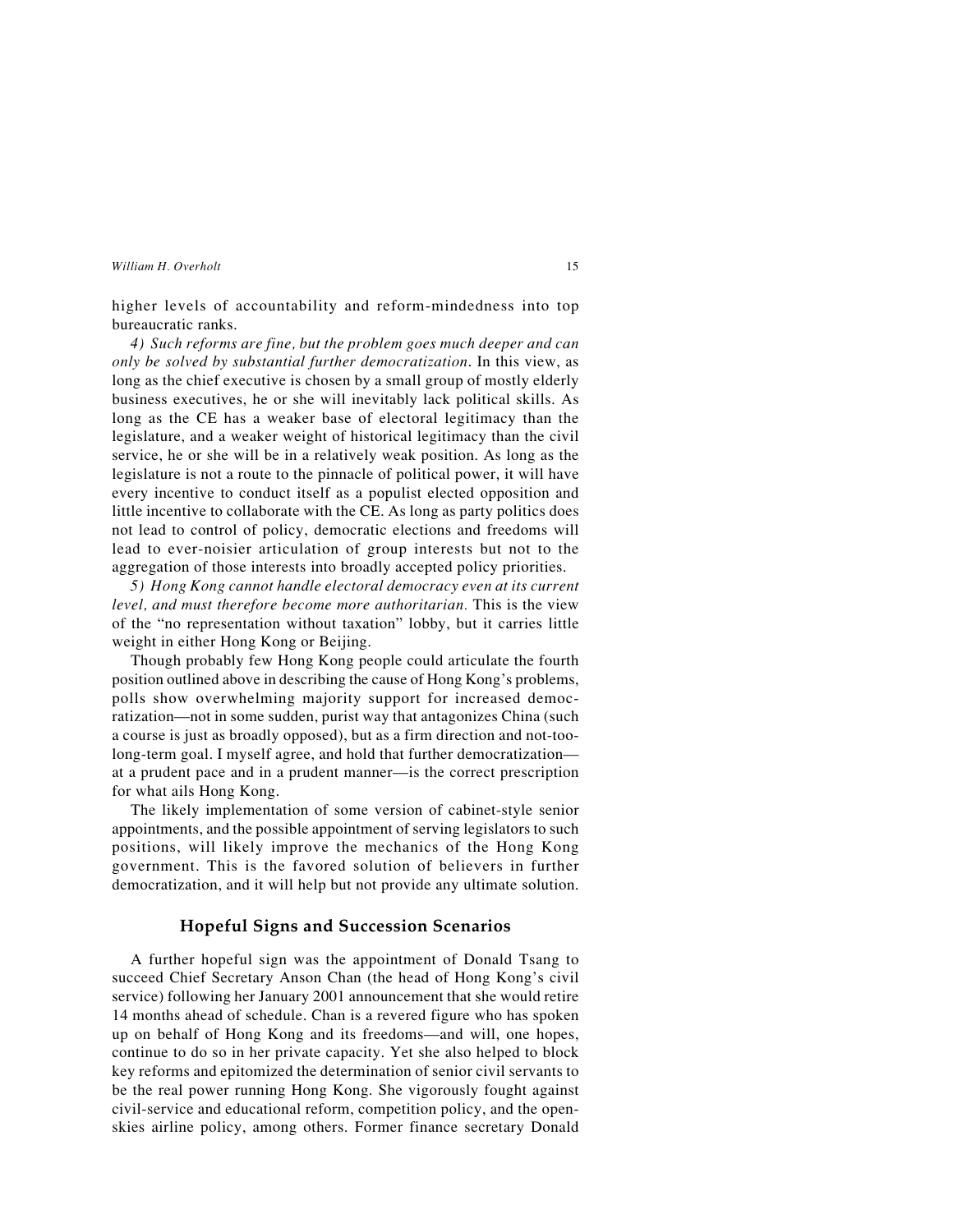Tsang brings to the post a somewhat broader view of policy options, a much greater willingness to work with other institutions, a far greater interest in pursuing economic reforms, and an equal commitment to Hong Kong's freedoms. Tsang's replacement as financial secretary is Antony Leung, a life-long investment banker who headed Chase's Hong Kong branch but has devoted much of his time to a crusade for educational reform. He is bringing a much-needed innovative mind from outside the civil service—notwithstanding bureaucratic hostility to his appointment.

Tung Chee Hwa's successor as CE will be chosen on 24 March 2002, by an elite group of 800 electors whose support for Tung is so evident that as of August 2001 not a single alternative candidate was visible. So far, Tung has firmly resisted talk of political reform and has gradually retreated from his early ambitions for housing and education reform. (He saw the light, however, on environmental issues and has moved forward in this area with vigor.) In principle, the succession could have one of three outcomes:

*1) Tung succeeds himself (or is succeeded by someone with identical views) and remains firmly opposed to political reform, arguing both that it is not needed and that Beijing will not permit it.* In this case, it is argued, improvements will occur in the policy machinery, and Hong Kong's economic performance after the Asian crisis will likely be good enough to enable his supporters to argue that everything is just fine. But faster reforms in Shanghai and indeed in much of Asia, together with the high costs of keeping the cartel system, may erode Hong Kong's relative position, in which case the political malaise will deepen even if economic performance is good.

*2) Tung succeeds himself and becomes convinced of the need for political reform, just as he reluctantly became convinced of the need to attack pollution.* In this scenario, which most observers regard as unlikely, Tung's popularity at home would revive, he would get more support from the legislature in a broad variety of areas outside politics, and he would undoubtedly find it easier than anyone else to persuade Beijing to be flexible. Moves toward popular election of the CE and toward broader-based elections for the legislature would give the CE badly needed legitimacy, provoke wider policy debate and greater interest aggregation, imbue the legislature with a greater sense of responsibility, and remove the current stigma inhibiting popular election of business representatives.

*3) Younger leaders emerge and press for both political and economic reforms.* Younger leaders would have to work harder than Tung to persuade Beijing, but they would probably evoke a more enthusiastic response inside Hong Kong. Taking up the cause of political reform would give the CE newfound legitimacy, and direct election would give his successors even more. That would bring the civil service into line. Legco members, sensing opportunities to influence policy and to gain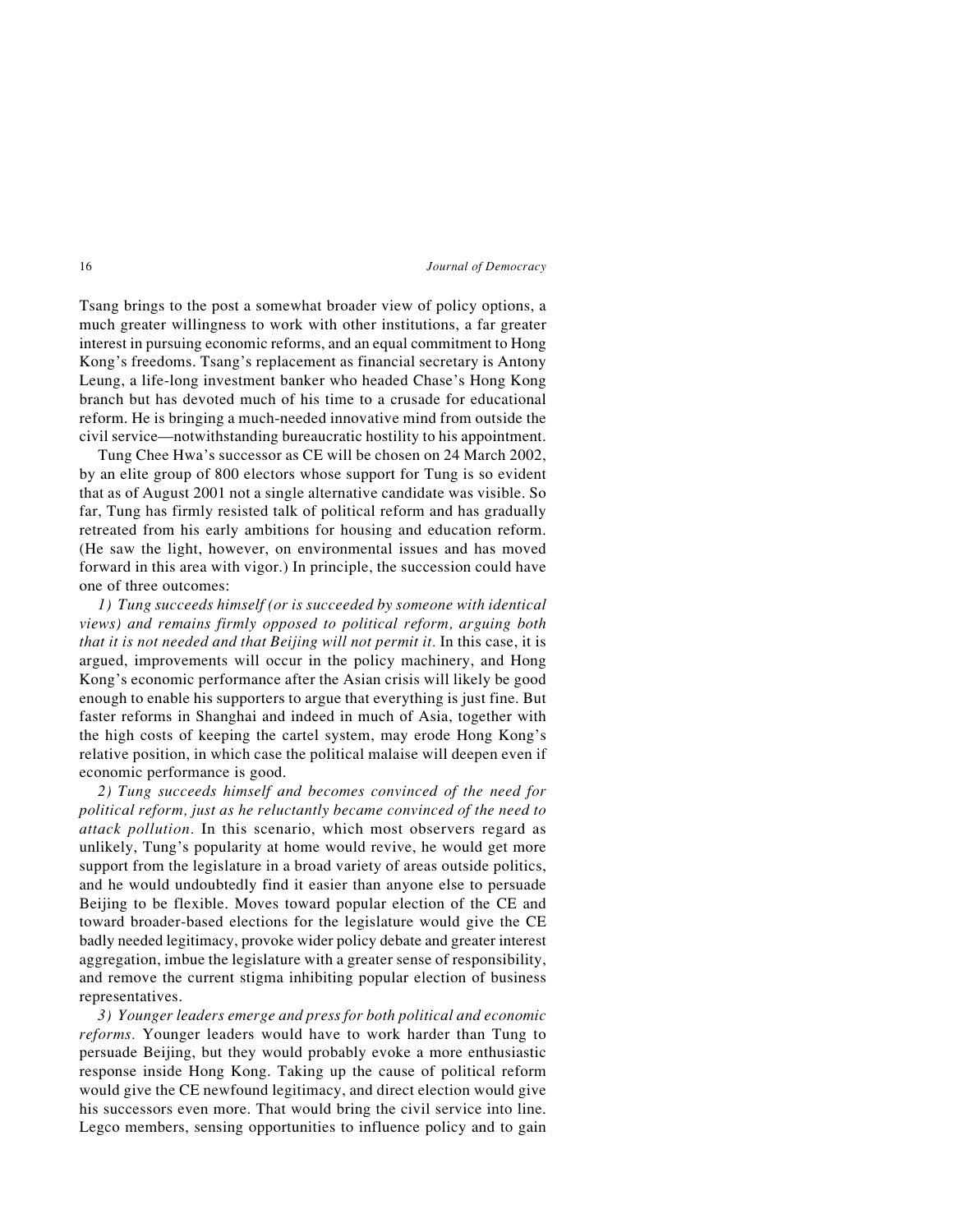senior executive positions, would gravitate from the role of the elected opposition to a (somewhat) more responsible role, both out of self-interest and because voters would hold it to a higher standard. So far, there is no sign of the emergence of such leadership, because there is no opportunity for it. But Hong Kong is full of outstanding leaders who, lacking political opportunities, confine their energies to business.

Thus the real stakes in the ongoing succession contest are structural, not personal. At the moment, Hong Kong's economy is far ahead of its competitors. It has a more flexible economy than Singapore and lives in a better economic "neighborhood" (China versus Indonesia and Malaysia). Even with Shanghai's accelerated improvement, Hong Kong retains huge advantages over Shanghai's bureaucracy, primitive legal system, and corruption. But Hong Kong must overcome its immobilism. A few years ago it would have been difficult to imagine a situation where Shanghai's housing and medical systems were more capitalist than Hong Kong's, where Shanghai's colleges produced far better English speakers, and where foreign airlines were starting to bypass Hong Kong's protectionist system in favor of negotiations with a less protectionist mentality in China, Singapore, and other Asian neighbors. But it happened earlier than we expected.

## **Hong Kong, Shanghai, and Beijing**

Hong Kong's post-handover successes have helped China and amplified Hong Kong's role in China. With its freedoms and rule of law intact, Hong Kong has maintained its regional economic role. It continues to direct huge flows of foreign investment into China. In the year 2000, Hong Kong and China were the world's second- and third-largest recipients of foreign direct investment, and much of the capital that came into Hong Kong was destined for China. Based on the Hong Kong experience, China has intensified its efforts to move toward a law-based system.

In addition to importing bodies of law from Hong Kong, China is increasingly tapping Hong Kong expertise. For instance, the new deputy chairman of the China Securities Regulatory Commission is Laura Cha, formerly deputy chairman of Hong Kong's Securities and Futures Commission (SFC), and the principal advisor on regulatory reform is Anthony Neo, formerly the SFC's toughest chairman. China is seeking a leading Hong Kong figure to be deputy head of China's central bank. Shenzhen, a special economic zone adjacent to Hong Kong and modeled on it, has in only two decades evolved from rice paddies into a global export powerhouse. On the other hand, Hong Kong's increasingly glaring reformist weaknesses compared with Shanghai may, rightly or wrongly, reinforce Beijing's view that representative institutions obstruct efforts to implement economic reforms and to overcome social divides.